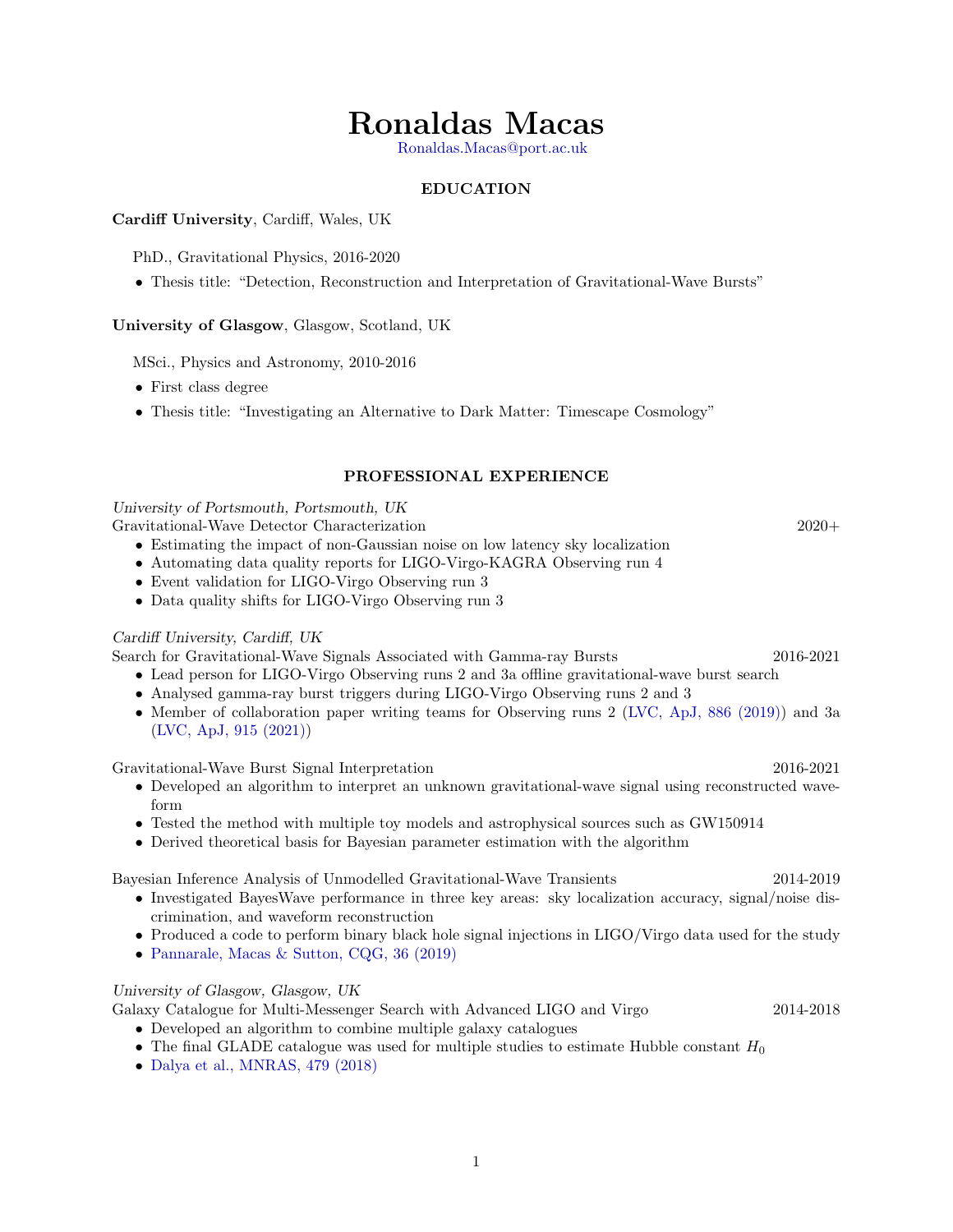#### LIGO Hanford Observatory, Hanford, WA, USA

LIGO Fellowship on Live Noise Budget at Hanford Observatory 2018 March-July

- Improved the noise budget software used for detector characterization at Hanford
- Updated and added multiple noise sources [\(link to aLOG\)](https://alog.ligo-wa.caltech.edu/aLOG/index.php?callRep=42950)
- [Tse et al., PRL, 123 \(2019\)](https://journals.aps.org/prl/abstract/10.1103/PhysRevLett.123.231107)

#### Albert Einstein Institute, Hannover, Germany

Search Parameters for Continuous Gravitational-wave algorithm StackSlide 2015 June - August

- Created a tool to estimate cost-effective search parameters for continous gravitational-waves
- Investigated non-linear relation of SNR loss vs metric mismatch
- Presented at LIGO-Virgo Budapest meeting by Dr. Reinhard Prix [\(DCC link\)](https://dcc.ligo.org/LIGO-G1501145)

#### INVITED RESEARCH VISITS

June 2018: Penn State University, University Park, PA, USA

February 2020: University of Glasgow, Glasgow, UK

# SCIENTIFIC TALKS AND PRESENTATIONS

July 2021: Amaldi 14 (online) "Do glitches in gravitational-wave data affect our ability to estimate the correct sky localization?"

July 2021: National Astronomy Meeting (online) "Do glitches in gravitational-wave data affect our ability to estimate the correct sky localization?"

June 2021: GrEAT Online seminar "Do glitches in gravitational-wave data affect our ability to estimate the correct sky localization?"

July 2019: Amaldi 13/GR 22, Valencia, Spain

"Search for gravitational waves associated with gamma-ray bursts during the second Advanced LIGO-Virgo observing run"

July 2019: Amaldi 13/GR 22, Valencia, Spain "Unmodeled source reconstruction with gravitational waves"

July 2019: National Astronomy Meeting, Lancaster, UK "Search for gravitational waves associated with gamma-ray bursts during the second Advanced LIGO-Virgo observing run"

June 2018: Invited seminar talk at the Institute for Gravitation and the Cosmos, Penn State University, PA, USA

"Gravitational-wave bursts: searching for the Unknown"

May 2018: LIGO Washington Meeting, Hanford, WA, USA "Live noise budget"

July 2017: National Astronomy Meeting, Hull, UK "Gravitational-wave search using gamma-ray bursts with Advanced LIGO"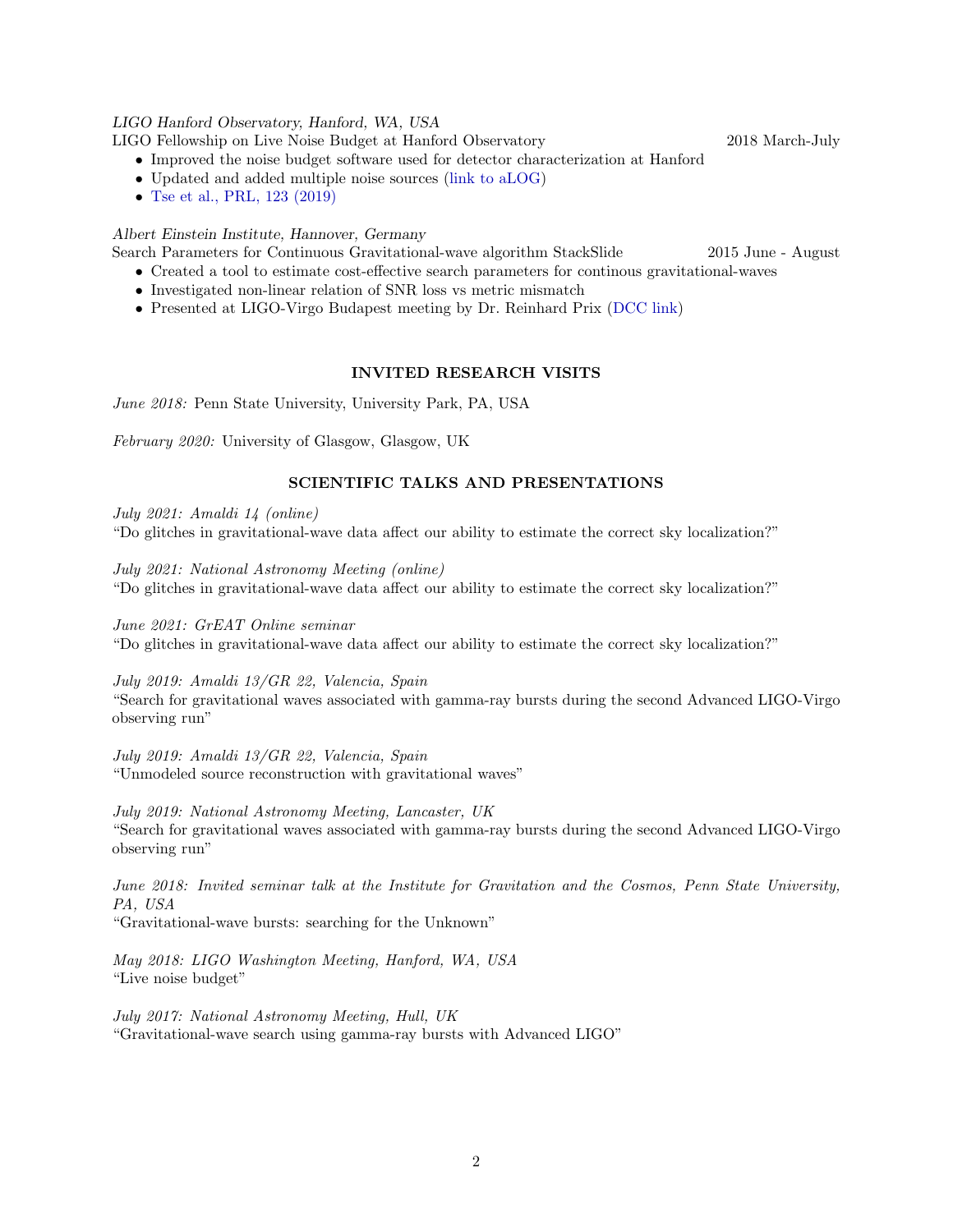## GRANTS AND FUNDING

May 2017: Long Term Attachment Grant for LIGO Fellows Program, STFC. Support for 4-month research visit to LIGO Hanford observatory. £4,851

March 2018: Support to attend INT-JINA Symposium "First Multi-messenger Observations of a Neutron Star Merger and its Implications for Nuclear Physics", RAS, £700

September 2017: Support to attend LIGO-Virgo meeting in Geneva, Switzerland, IoP, £150

## TECHNICAL SKILLS

Computer Programming: Python, Matlab, Bash Shell Scripting, LINUX, git Computer Applications: LATEX, vi

#### TEACHING EXPERIENCE

2021: MSc. student project supervision

2019: PX3143 Computational Physics – demonstrating

2018: PX4128 Data Analysis – marking

2017: PX4128 Data Analysis – demonstrating and marking

 $2017$ : PX3241 Particle Physics and Special Relativity – marking

 $2016$ : PX4128 Data Analysis – demonstrating and marking

#### PUBLIC OUTREACH

GW170817-GRB 170817A announcement:

- News article for STEM public outreach website [\(link,](http://techo.lt/gw170817-pirma-karta-aptiktas-gravitaciniu-ir-elektromagnetiniu-bangu-saltinis/) only in Lithuanian)
- Radio interview [\(link,](https://www.lrt.lt/mediateka/irasas/1013677715/pokalbiai-per-lrt-opus-2017-10-20-16-10) only in Lithuanian)

#### VOLUNTEERING

Referee for Classical and Quantum Gravity

Cardiff University Men's Basketball Club President 2018-2019

- Grant application
- Organise weekly basketball sessions
- Arrange table officials and referees for University league games

#### SELECTED PUBLICATIONS

I have authored or co-authored 60+ papers in total, h-index  $= 41$ . As a member of LIGO, I am a coauthor on the major discovery papers released since 2017. I highlight here 6 papers to which I have directly contributed.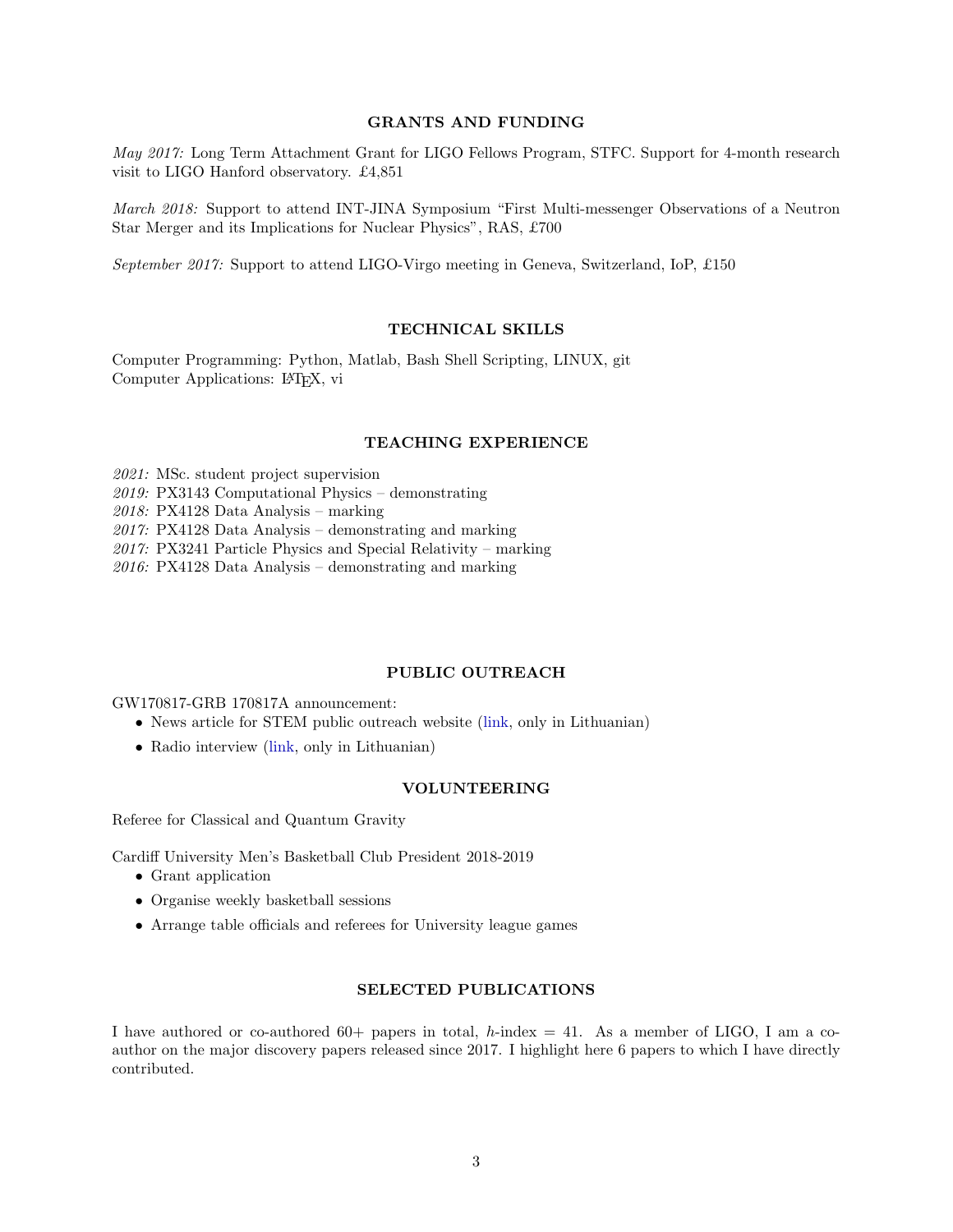- 1. B. P. Abbott et al. Search for Gravitational Waves Associated with Gamma-Ray Bursts Detected by Fermi and Swift during the LIGO–Virgo Run O3a. 2021. Astrophysics J, 915(2):87, Jul 2021 Produced Figures 2 and 4, Tables 1 and 2. Wrote Unmodelled Search Results and part of Discussion.
- 2. B. P. Abbott et al. Search for Gravitational-wave Signals Associated with Gamma-ray Bursts During the Second Observing Run of Advanced LIGO and Advanced Virgo. 2019. Astrophysics J, 886(1):75, Nov 2019

Produced Figures 4 and 5, Tables 1 and 2. Wrote Unmodelled Search Results, Discussion and a part of Conclusions sections.

- 3. F. Pannarale, R. Macas, and P. J. Sutton. Bayesian Inference Analysis of Unmodelled Gravitationalwave Transients. Classical and Quantum Gravity, 36(3):035011, Feb 2019 Produced a code to perform binary black hole signal injections in LIGO/Virgo data used for the study. Estimated the mismatch between injected and reconstructed waveforms. Wrote the abstract, part of Procedure and Results, and Summary and Conclusions sections.
- 4. G. Dalya, G. Galgczi, L. Dobos, Z. Frei, I. S. Heng, R. Macas, C. Messenger, P. Raffai, and R. S. deSouza. GLADE: A galaxy catalogue for multimessenger searches in the advanced gravitational-wave detector era. Monthly Notices of the Royal Astronomical Society, 479(2):2374–2381, Jun 2018. Developed an algorithm to combine multiple galaxy catalogues. Wrote a part of Catalogue Compilation and Statistics section.
- 5. B. P. Abbott et al. Gravitational Waves and Gamma-rays from a Binary Neutron Star Merger: GW170817 and GRB 170817A. Astrophys. J., 848(2):L13, 2017. Performed unmodelled gravitational waves search with X-pipeline for GW170817.
- 6. M. Tse et al. The quantum-enhanced Advanced LIGO detectors in the era of gravitational-wave astronomy. Physical Review Letters, 123(23):8, Dec 2019 Improved noise detection software and included additional noise sources which led to a better understanding of the detector before and throughout the LIGO Observing run 3.

#### OTHER PUBLICATIONS

- [1] B.P. Abbott et al. Search for Gravitational Waves from a Long-lived Remnant of the Binary Neutron Star Merger GW170817. The Astrophysical Journal, 875(2):160, Apr 2019.
- [2] A. Brooks et al. Point absorbers in Advanced LIGO. Applied Optics, 60(13):4047, Apr 2021.
- [3] A. Buikema et al. Sensitivity and Performance of the Advanced LIGO Detectors in the Third Observing Run. Phys. Rev. D, 102:062003, Sep 2020.
- [4] B. P. Abbott et al. Search for Intermediate Mass Black Bole Binaries in the First and Second Observing Runs of the Advanced LIGO and Virgo Network. Phys. Rev., D100(6):064064, 2019.
- [5] B. P. Abbott et al. Search for the Isotropic Stochastic Background Using Data from Advanced LIGO's Second Observing Run. Phys. Rev., D100(6):061101, 2019.
- [6] Abbott et al. Directional Limits on Persistent Gravitational Waves using Data from Advanced LIGOs First Two Observing Runs. Phys. Rev. D, 100:062001, Sep 2019.
- [7] B. P. Abbott et al. . GW170817: Implications for the Stochastic Gravitational-Wave Background from Compact Binary Coalescences. Phys. Rev. Lett., 120:091101, Feb 2018.
- [8] B. P. Abbott et al. Estimating the Contribution of Dynamical Ejecta in the Kilonova Associated with GW170817. The Astrophysical Journal, 850(2):L39, Dec 2017.
- [9] B. P. Abbott et al. First Narrow-band Search for Continuous Gravitational Waves from Known Pulsars in Advanced Detector Data. Phys. Rev. D, 96:122006, Dec 2017.
- [10] B. P. Abbott et al. GW170608: Observation of a 19 Solar-mass Binary Black Hole Coalescence. The Astrophysical Journal, 851(2):L35, Dec 2017.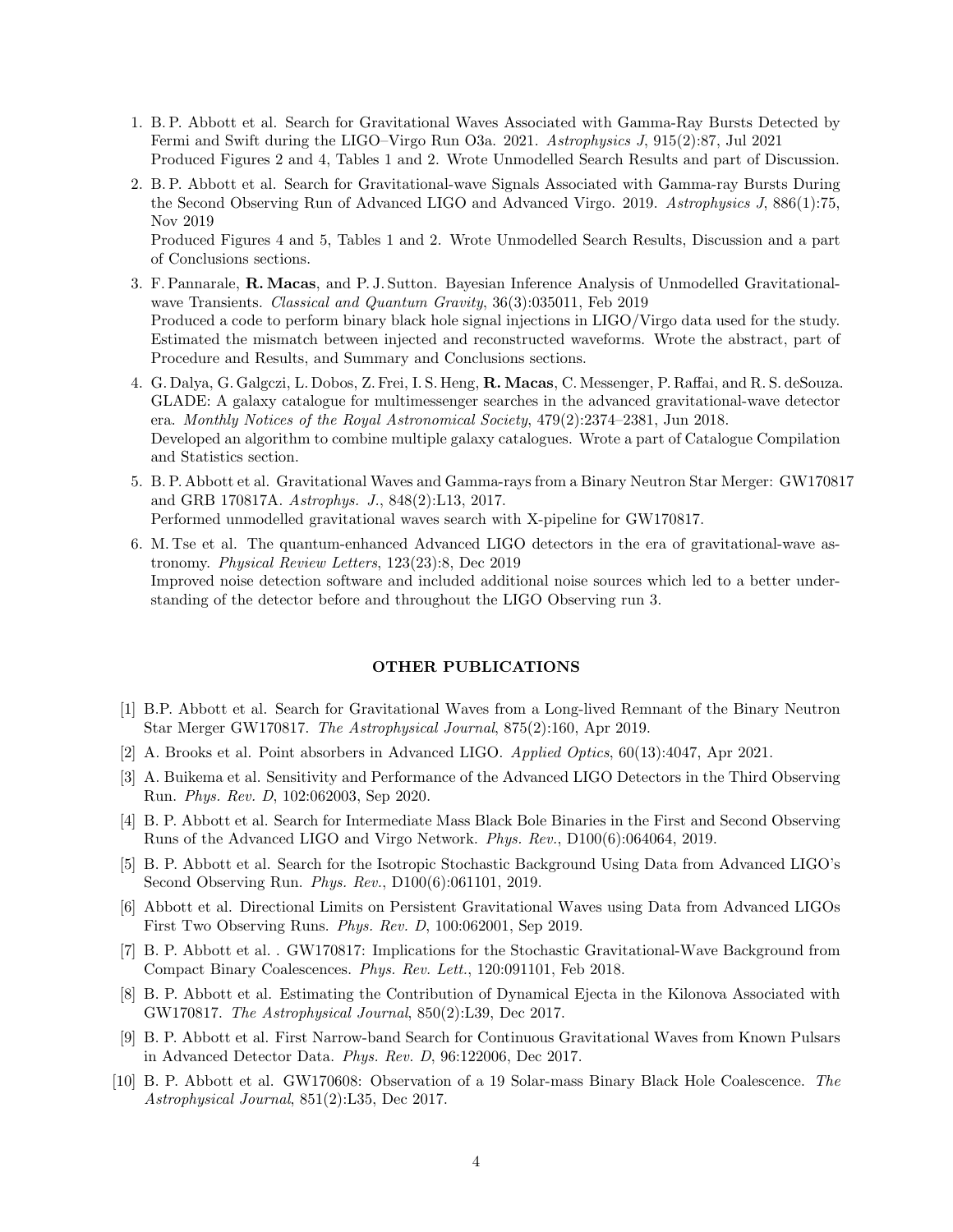- [11] B. P. Abbott et al. GW170814: A Three-Detector Observation of Gravitational Waves from a Binary Black Hole Coalescence. Phys. Rev. Lett., 119:141101, Oct 2017.
- [12] B. P. Abbott et al. GW170817: Observation of Gravitational Waves from a Binary Neutron Star Inspiral. Phys. Rev. Lett., 119:161101, Oct 2017.
- [13] B. P. Abbott et al. Multi-messenger Observations of a Binary Neutron Star Merger. The Astrophysical Journal, 848(2):L12, Oct 2017.
- [14] B. P. Abbott et al. On the Progenitor of Binary Neutron Star Merger GW170817. The Astrophysical Journal, 850(2):L40, Dec 2017.
- [15] B. P. Abbott et al. Search for High-energy Neutrinos from Binary Neutron Star Merger GW170817 with ANTARES, IceCube, and the Pierre Auger Observatory. The Astrophysical Journal, 850(2):L35, Nov 2017.
- [16] B. P. Abbott et al. Search for Post-merger Gravitational Waves from the Remnant of the Binary Neutron Star Merger GW170817. The Astrophysical Journal, 851(1):L16, Dec 2017.
- [17] B. P. Abbott et al. Search for Subsolar-Mass Ultracompact Binaries in Advanced LIGO's First Observing Run. Phys. Rev. Lett., 121:231103, Dec 2018.
- [18] B. P. Abbott et al. Search for Tensor, Vector, and Scalar Polarizations in the Stochastic Gravitational-Wave Background. Phys. Rev. Lett., 120:201102, May 2018.
- [19] B. P. Abbott et al. A Fermi Gamma-Ray Burst Monitor Search for Electromagnetic Signals Coincident with Gravitational-wave Candidates in Advanced LIGO's First Observing Run. The Astrophysical Journal, 871(1):90, Jan 2019.
- [20] B. P. Abbott et al. All-sky Search for Continuous Gravitational Waves from Isolated Neutron Stars using Advanced LIGO O2 Data. Phys. Rev. D, 100:024004, Jul 2019.
- [21] B. P. Abbott et al. All-sky Search for Long-duration Gravitational-wave Transients in the Second Advanced LIGO Observing Run. Phys. Rev. D, 99:104033, May 2019.
- [22] B. P. Abbott et al. Binary Black Hole Population Properties Inferred from the First and Second Observing Runs of Advanced LIGO and Advanced Virgo. The Astrophysical Journal, 882(2):L24, Sep 2019.
- [23] B. P. Abbott et al. Constraining the p-Mode–g-Mode Tidal Instability with GW170817. Phys. Rev. Lett., 122:061104, Feb 2019.
- [24] B. P. Abbott et al. Low-latency Gravitational-wave Alerts for Multimessenger Astronomy during the Second Advanced LIGO and Virgo Observing Run. The Astrophysical Journal, 875(2):161, Apr 2019.
- [25] B. P. Abbott et al. Narrow-band Search for Gravitational Waves from Known Pulsars using the Second LIGO Observing Run. Phys. Rev. D, 99:122002, Jun 2019.
- [26] B. P. Abbott et al. Properties of the Binary Neutron Star Merger GW170817. Phys. Rev. X, 9:011001, Jan 2019.
- [27] B. P. Abbott et al. Search for Multimessenger Sources of Gravitational Waves and High-energy Neutrinos with Advanced LIGO during Its First Observing Run, ANTARES, and IceCube. The Astrophysical Journal, 870(2):134, Jan 2019.
- [28] B. P. Abbott et al. Search for Transient Gravitational-wave Signals Associated with Magnetar Bursts during Advanced LIGO's Second Observing Run. The Astrophysical Journal, 874(2):163, Apr 2019.
- [29] B. P. Abbott et al. Searches for Continuous Gravitational Waves from 15 Supernova Remnants and Fomalhaut b with Advanced LIGO. The Astrophysical Journal, 875(2):122, Apr 2019.
- [30] B. P. Abbott et al. Searches for Gravitational Waves from Known Pulsars at Two Harmonics in 2015–2017 LIGO Data. The Astrophysical Journal, 879(1):10, Jun 2019.
- [31] B. P. Abbott et al. Tests of General Relativity with GW170817. Phys. Rev. Lett., 123:011102, Jul 2019.
- [32] B. P. Abbott et al. A Gravitational-wave Measurement of the Hubble Constant Following the Second Observing Run of Advanced LIGO and Virgo. 909(2):218, mar 2021.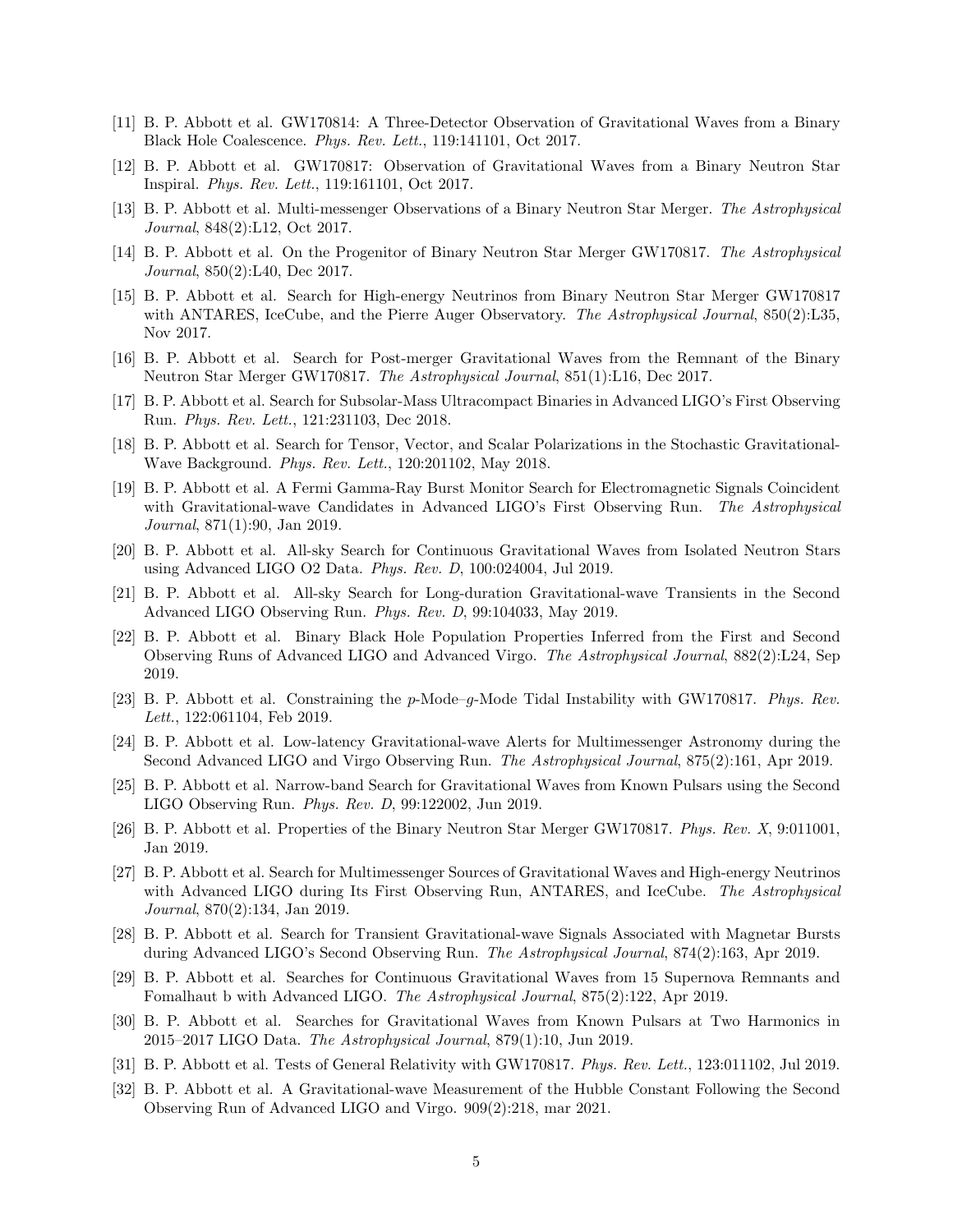- [33] B. P. Abbott et all. First Measurement of the Hubble Constant from a Dark Standard Siren using the Dark Energy Survey Galaxies and the LIGO/Virgo Binary–black-hole merger GW170814. The Astrophysical Journal, 876(1):L7, Apr 2019.
- [34] B.P. Abbott et al. A Gravitational-wave Standard Siren Measurement of the Hubble Constant. Nature, 551(7678):85–88, Nov 2017.
- [35] B.P. Abbott et al. Full Band All-sky Search for Periodic Gravitational Waves in the o1 LIGO Data. Phys. Rev. D, 97:102003, May 2018.
- [36] B.P. Abbott et al. GW170817: Measurements of Neutron Star Radii and Equation of State. Phys. Rev. Lett., 121:161101, Oct 2018.
- [37] B.P. Abbott et al. A Standard Siren Measurement of the Hubble Constant from GW170817 without the Electromagnetic Counterpart. The Astrophysical Journal, 871(1):L13, Jan 2019.
- [38] B.P. Abbott et al. All-sky Search for Short Gravitational-wave Bursts in the Second Advanced LIGO and Advanced Virgo Run. Phys. Rev. D, 100:024017, Jul 2019.
- [39] B.P. Abbott et al. GWTC-1: A Gravitational-Wave Transient Catalog of Compact Binary Mergers Observed by LIGO and Virgo during the First and Second Observing Runs. Phys. Rev. X, 9:031040, Sep 2019.
- [40] C. Whittle et al. Approaching the Motional Ground State of a 10-kg Object. Science, 372(6548):1333– 1336, 2021.
- [41] Derek Davis et al. LIGO Detector Characterization in the Second and Third Observing Runs. apr 2021.
- [42] E. Schwartzi et al. Improving the Robustness of the Advanced LIGO Detectors to Earthquakes. 37(23):235007, Nov 2020.
- [43] L. McCuller et al. LIGO's Quantum Response to Squeezed States. Phys. Rev. D, 104:062006, Sep 2021.
- [44] P. Nguyen et al. Environmental Noise in Advanced LIGO Detectors. 38(14):145001, jun 2021.
- [45] R. Abbott et al. Gravitational-wave Constraints on the Equatorial Ellipticity of Millisecond Pulsars. 902(1):L21, Oct 2020.
- [46] R. Abbott et al. GW190521: A Binary Black Hole Merger with a Total Mass of 150 Solar Mass. Phys. Rev. Lett., 125:101102, Sep 2020.
- [47] R. Abbott et al. Properties and Astrophysical Implications of the 150 Solar Mass Binary Black Hole Merger GW190521. 900(1):L13, Sep 2020.
- [48] R. Abbott et al. All-Sky Search in Early O3 LIGO Data for Continuous Gravitational-Wave Signals from Unknown Neutron Stars in Binary Systems. Phys. Rev. D, 103:064017, Mar 2021.
- [49] R. Abbott et al. Constraints on Cosmic Strings Using Data from the Third Advanced LIGO–Virgo Observing Run. Phys. Rev. Lett., 126:241102, Jun 2021.
- [50] R. Abbott et al. Diving below the Spin-down Limit: Constraints on Gravitational Waves from the Energetic Young Pulsar PSR J0537-6910. 913(2):L27, may 2021.
- [51] R. Abbott et al. GWTC-2: Compact Binary Coalescences Observed by LIGO and Virgo during the First Half of the Third Observing Run. Phys. Rev. X, 11:021053, Jun 2021.
- [52] R. Abbott et al. Observation of Gravitational Waves from Two Neutron Star–Black Hole Coalescences. 915(1):L5, jun 2021.
- [53] R. Abbott et al. Open Data from the First and Second Observing Runs of Advanced LIGO and Advanced Virgo. SoftwareX, 13:100658, 2021.
- [54] R. Abbott et al. Population Properties of Compact Objects from the Second LIGO–Virgo Gravitational-Wave Transient Catalog. 913(1):L7, may 2021.
- [55] R. Abbott et al. Search for Anisotropic Gravitational-Wave Backgrounds Using Data from Advanced LIGO and Advanced Virgo's First Three Observing Runs. Phys. Rev. D, 104:022005, Jul 2021.